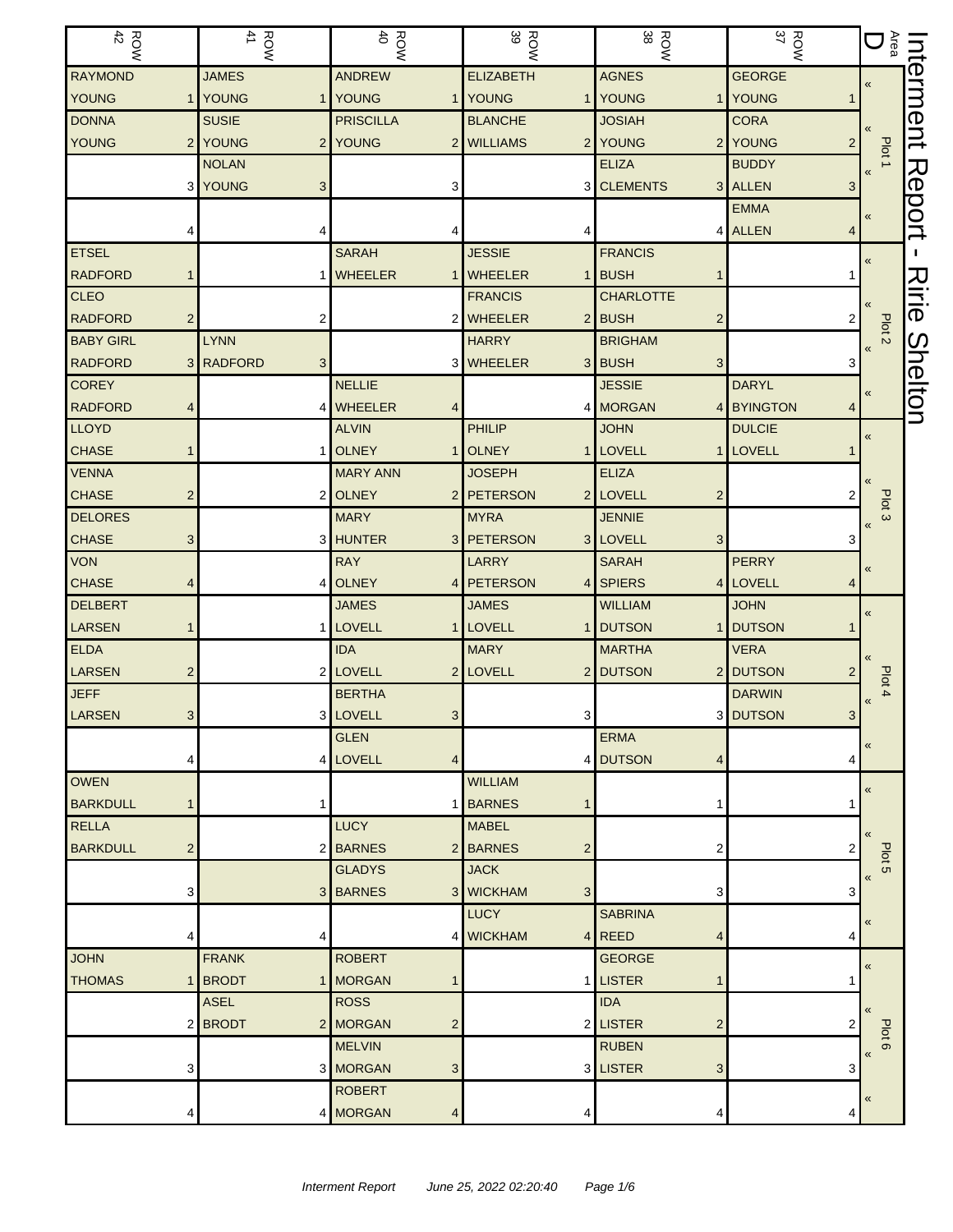| $\begin{array}{c}\n\text{RON} \\ 42\n\end{array}$ | ROW<br>41             | $\frac{R}{40}$                      | <b>ROW</b>      | ROW<br>38                        | <b>ROW</b><br>37                      | $\widetilde{\mathbb{E}}\mathbf{D}$           | Interment      |
|---------------------------------------------------|-----------------------|-------------------------------------|-----------------|----------------------------------|---------------------------------------|----------------------------------------------|----------------|
|                                                   |                       | <b>JOHN</b>                         | <b>WILLIAM</b>  | <b>ALMA</b>                      |                                       | $\pmb{\kappa}$                               |                |
|                                                   |                       | 1 SPRACHER                          | 1 SWAIN         | <b>CONNELL</b>                   |                                       |                                              |                |
|                                                   |                       | <b>JULIA</b>                        | <b>DELORA</b>   | <b>ELIZABETH</b>                 |                                       |                                              |                |
|                                                   | 2                     | 2 SPRACHER                          | 2 SWAIN         | <b>CONNELL</b><br>2              | 2                                     | Plot 7                                       |                |
|                                                   |                       | <b>MIKE OR CHRISTY OF LOLA</b>      |                 |                                  |                                       |                                              |                |
|                                                   | 3                     | 3 EDWARDS                           | 3 ROSS<br>3     | 3                                | 3                                     |                                              | Report         |
|                                                   |                       | <b>LEONARD</b>                      |                 | <b>IDA</b>                       |                                       | «                                            |                |
|                                                   |                       | 4 HADDON<br>4                       |                 | <b>COLLINS</b><br>4              |                                       |                                              |                |
| <b>ROBERT</b>                                     | <b>MARVIN</b>         | <b>ERASTUS</b>                      |                 | <b>CLARENCE</b>                  | <b>HOWARD</b>                         | «                                            |                |
| <b>SMITH</b>                                      | <b>EGAN</b>           | <b>EGAN</b><br>1                    |                 | <b>CLEVERLEY</b><br>$\mathbf{1}$ | <b>EGAN</b>                           |                                              | 入              |
|                                                   | <b>VELDA</b>          | <b>ALICE</b>                        |                 | <b>EFFIE</b>                     | <b>MARY</b>                           |                                              | $\overline{a}$ |
|                                                   | $2$ EGAN              | 2 EGAN<br>$\overline{2}$            |                 | <b>CLEVERLEY</b>                 | 2 EGAN<br>2                           | Plot 8                                       |                |
| <b>ASHLEE</b>                                     |                       |                                     |                 | <b>MARILYN</b>                   |                                       | $\pmb{\mathcal{R}}$                          | Shelton        |
| <b>SMITH</b>                                      | 3                     | 3<br>3                              |                 | <b>CLEVERLY</b><br>3             | З                                     |                                              |                |
|                                                   |                       | <b>MINNIE</b>                       |                 | <b>GERALD</b>                    | <b>DALE</b>                           | «                                            |                |
|                                                   |                       | 4 EGAN<br>4                         |                 | <b>EGAN</b>                      | $4$ EGAN<br>4                         |                                              |                |
| <b>JACK</b>                                       | <b>KENNETH</b>        | <b>JAMES</b>                        | <b>BABY</b>     |                                  | <b>LESLIE</b>                         | $\pmb{\kappa}$                               |                |
| <b>FARNES</b>                                     | <b>ELLIS</b><br>1     | <b>FERGUSON</b><br>1<br>1           | <b>FERGUSON</b> |                                  | 1 <b>FERGUSON</b>                     |                                              |                |
|                                                   |                       | <b>MARY</b>                         |                 |                                  | <b>MARY</b>                           |                                              |                |
|                                                   | 2                     | 2 <b>FERGUSON</b><br>$\overline{2}$ |                 |                                  | 2 <b>FERGUSON</b>                     | Plot <sub>9</sub>                            |                |
|                                                   | <b>ALICE</b>          | <b>JOSEPH</b>                       |                 |                                  |                                       | $\ll$                                        |                |
|                                                   | 3 ELLIS               | 3 FERGUSON<br>3                     |                 | 3                                |                                       |                                              |                |
|                                                   |                       | <b>CHARLES</b><br>4 <b>FERGUSON</b> | <b>MARTHA</b>   |                                  | <b>LESLIE</b><br>4 <b>FERGUSON Jr</b> | «                                            |                |
|                                                   |                       | <b>THOMAS</b>                       | 4 CLEVERLY      | <b>LENNIS</b>                    |                                       |                                              |                |
|                                                   |                       | 1 WILLIAMS<br>$\mathbf{1}$          |                 | <b>WILLIAMS</b>                  |                                       | «                                            |                |
|                                                   |                       | <b>MARIA</b>                        | <b>DORLA</b>    | <b>ELIZABETH</b>                 |                                       |                                              |                |
|                                                   | 2                     | 2 WILLIAMS                          | $2$ LAKE        | <b>WILLIAMS</b><br>2             |                                       |                                              |                |
|                                                   | <b>BRIGHAM</b>        | <b>THOMAS</b>                       | <b>DAWNA</b>    |                                  |                                       | $\frac{100 \text{ to } 10}{\text{ to } 100}$ |                |
|                                                   | 3 BORROWMAN           | 3 WILLIAMS                          | 3 WILLIAMS<br>3 | 3                                | 3                                     |                                              |                |
|                                                   | <b>ELAINE</b>         | <b>BLANCHE</b>                      |                 | <b>DONALD</b>                    | <b>GEORGE</b>                         |                                              |                |
|                                                   | <b>BORROWMAN</b><br>4 | 4 WILLIAMS<br>4                     | 4               | <b>WILLIAMS</b>                  | 4 WILLIAMS<br>4                       | «                                            |                |
| <b>ALVIN</b>                                      |                       | <b>BRIGHAM</b>                      | <b>MARY</b>     | <b>GEORGE</b>                    |                                       |                                              |                |
| <b>TIRRELL</b>                                    |                       | 1 BORROWMAN                         | 1 CLIFFORD      | <b>FERGUSON</b><br>1             |                                       | $\pmb{\ll}$                                  |                |
| <b>EVA</b>                                        |                       | <b>ANNIE</b>                        | <b>HAROLD</b>   | <b>MYRTLE</b>                    | <b>JOYCE</b>                          |                                              |                |
| <b>BISCHOFF</b>                                   | $\overline{c}$        | 2 BORROWMAN                         | 2 CLIFFORD<br>2 | <b>FERGUSON</b>                  | 2 FERGUSON<br>2                       | $\langle$                                    |                |
| <b>ALBERT</b>                                     |                       |                                     |                 |                                  |                                       | Plot 11<br>$\ll$                             |                |
| <b>TIRRELL</b>                                    | 3                     | 3<br>3                              | 3               | 3                                | 3                                     |                                              |                |
| <b>GOLDIE</b>                                     |                       | <b>WHEELER</b>                      |                 | <b>JUNE</b>                      |                                       | «                                            |                |
| <b>TIRRELL</b>                                    | 4                     | 4 BORROWMAN<br>4                    | 4               | <b>FERGUSON</b><br>4             | 4                                     |                                              |                |
| <b>JOHN</b>                                       | <b>JAY</b>            |                                     |                 | <b>ALBERT</b>                    |                                       | $\pmb{\ll}$                                  |                |
| <b>CLARK</b>                                      | <b>CLARK</b>          |                                     |                 | <b>MORGAN</b>                    |                                       |                                              |                |
| <b>HILDA</b>                                      | <b>CECILA</b>         |                                     |                 | <b>ERNEST</b>                    |                                       | $\langle$                                    |                |
| <b>CLARK</b>                                      | 2 CLARK               | $\overline{c}$<br>2                 |                 | 2 MORGAN<br>2                    |                                       | Plot                                         |                |
| <b>JACOB</b>                                      |                       |                                     | <b>DOROTHY</b>  | <b>NELLIE</b>                    |                                       | $\overrightarrow{N}$                         |                |
| KIRCHOFNER                                        | 3                     | 3                                   | 3 BISCHOFF      | 3 MORGAN<br>3                    | 3                                     |                                              |                |
| <b>JEANNE</b>                                     |                       |                                     |                 | <b>ULLA</b>                      |                                       | «                                            |                |
| KIRCHOFNER                                        | 4                     | 4<br>4                              |                 | 4 MORGAN<br>4                    | 4                                     |                                              |                |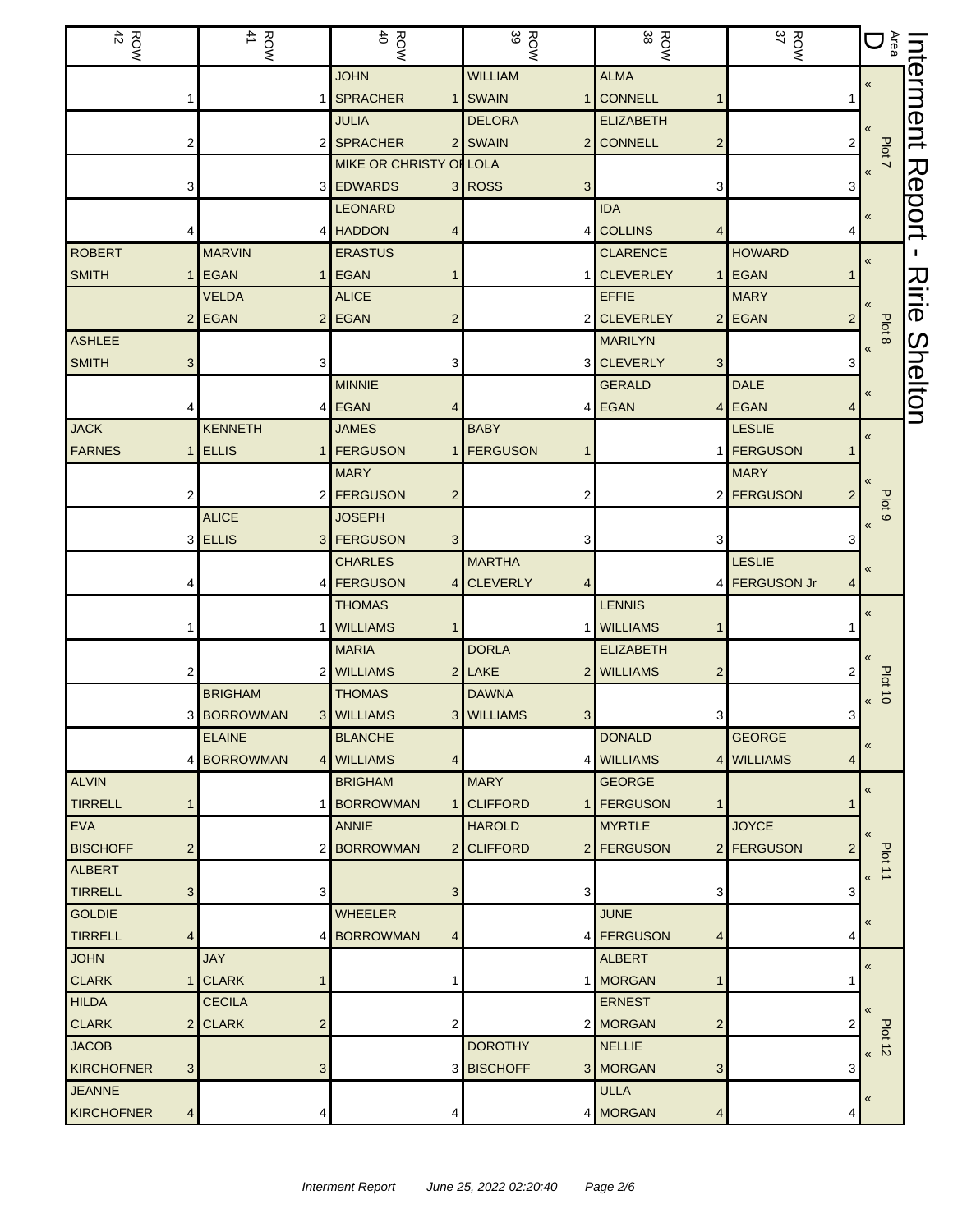| ROW<br>$42\,$   | $\begin{array}{c}\n\text{ROW} \\ \text{A1}\n\end{array}$ | $\frac{R}{40}$                | 39<br><b>ROW</b>                           | ROW<br>38                      | ROW<br>$\frac{37}{37}$            | $\mathbb{S}$ D                        | Interment                      |
|-----------------|----------------------------------------------------------|-------------------------------|--------------------------------------------|--------------------------------|-----------------------------------|---------------------------------------|--------------------------------|
|                 | WENDELL                                                  | <b>JAMES</b>                  |                                            | <b>FREDRICK</b>                | <b>FRANCIS</b>                    | $\pmb{\ll}$                           |                                |
|                 | 1 FRISBY                                                 | 1 PRISCOTT                    |                                            | <b>NALDER</b>                  | 1 NALDER                          |                                       |                                |
|                 | <b>AFTON</b>                                             | <b>ILA</b>                    | <b>HERMAN</b>                              | <b>HANNAH</b>                  |                                   |                                       |                                |
|                 | 2 FRISBY                                                 | 2 MARTIN                      | 2 FLORIN                                   | NALDER                         | 2 MONUMENT<br>$\overline{2}$      |                                       |                                |
|                 | <b>JONATHAN</b>                                          | <b>HUGH</b>                   | <b>JAMES</b>                               | LOUIE                          | <b>LEONA</b>                      | Plot 13                               |                                |
|                 | 3 FRISBY                                                 | 3 MARTIN Jr<br>3 <sup>2</sup> | <b>PRISCOTT</b>                            | 3 NALDER                       | 3 RICKS<br>3                      |                                       | Report                         |
|                 |                                                          | <b>LUCY</b>                   | <b>CLARA</b>                               | <b>SUSIE</b>                   |                                   | «                                     |                                |
|                 |                                                          | 4 CHENEY<br>4                 | <b>PRISCOTT</b>                            | 4 NALDER<br>4                  |                                   |                                       |                                |
| <b>RUTH</b>     | <b>ANDREA</b>                                            | <b>ANDREW</b>                 |                                            |                                | <b>VERNAL</b>                     | «                                     |                                |
| <b>SUMMERS</b>  | SUMMERS-JONES 1<br>1                                     | PARK                          |                                            | 1 <sup>1</sup>                 | <b>PARK</b>                       |                                       | 刀                              |
| <b>BURL</b>     | <b>DWAYNE</b>                                            | <b>ANNIE</b>                  | <b>FRANK</b>                               | <b>EVA</b>                     | <b>MARY</b>                       |                                       | $\overline{\overline{\theta}}$ |
| <b>SUMMERS</b>  | 2 SUMMERS                                                | 2 PARK<br>2                   | <b>WILLSEY</b><br>2 <sub>1</sub>           | <b>HULSE</b>                   | $2$ PARK                          |                                       |                                |
|                 | <b>NOLA</b>                                              | <b>ARCHIE</b>                 |                                            |                                | <b>NORLAND</b>                    | Plot 14<br>$\pmb{\mathcal{R}}$        |                                |
|                 | <b>SUMMERS</b><br>3                                      | 3 PARK<br>3                   | З                                          |                                | 3 DURRANT<br>3                    |                                       |                                |
|                 |                                                          |                               | <b>MORRIS</b> (reserved)                   |                                |                                   |                                       | Shelton                        |
|                 |                                                          | 4                             | <b>HOWARD</b>                              |                                |                                   |                                       |                                |
|                 |                                                          | <b>THOMAS</b>                 |                                            | <b>JOHN</b>                    |                                   | «                                     |                                |
|                 |                                                          | 1 SUMMERS                     |                                            | <b>SUMMERS</b><br>1            |                                   |                                       |                                |
|                 |                                                          | <b>BARDENIA</b>               |                                            | <b>DORA</b>                    |                                   |                                       |                                |
|                 | 2                                                        | 2 SUMMERS<br>2                | 2                                          | <b>SUMMERS</b><br>2            |                                   |                                       |                                |
|                 |                                                          | <b>RALPH</b>                  |                                            |                                |                                   | <b>Plot 15</b><br>$\pmb{\mathcal{R}}$ |                                |
|                 | 3                                                        | 3 SUMMERS<br>3                |                                            | 3                              | З                                 |                                       |                                |
|                 |                                                          |                               | <b>KIMBERLY</b>                            | <b>WANDA</b>                   |                                   | «                                     |                                |
|                 |                                                          |                               | 4 BYINGTON<br>4                            | <b>SUMMERS</b><br>4            |                                   |                                       |                                |
| <b>LEONARD</b>  | EARL                                                     | <b>BRIGHAM</b>                |                                            | <b>CHARLES</b>                 |                                   | $\langle \langle$                     |                                |
| <b>JOHNSON</b>  | 1 YODER                                                  | 1 HICKMAN                     |                                            | <b>HASKELL</b>                 |                                   |                                       |                                |
| <b>MARY</b>     | <b>GRACE</b>                                             |                               |                                            | <b>ELINE</b>                   |                                   |                                       |                                |
| <b>JOHNSON</b>  | 2 YODER<br>$\overline{2}$                                | 2                             |                                            | 2 HASKELL<br>2                 |                                   | <b>Plot 16</b>                        |                                |
| <b>RETA</b>     |                                                          |                               |                                            | <b>LOLA</b>                    |                                   | $\pmb{\mathcal{R}}$                   |                                |
| <b>ROBBINS</b>  | 3 <sup>1</sup><br>3                                      | 3                             |                                            | 3 BRIGGS<br>3                  | 3                                 |                                       |                                |
| <b>CHARLES</b>  |                                                          |                               |                                            |                                |                                   | «                                     |                                |
| <b>ROBBINS</b>  | $\overline{4}$<br>4                                      | 4                             |                                            | 4                              | 4                                 |                                       |                                |
| <b>RODNEY</b>   | <b>MAURICE</b>                                           | <b>JOSEPH</b>                 | <b>CECIL</b>                               |                                | <b>JOHN</b>                       | $\pmb{\ll}$                           |                                |
| NYGAARD         | 1 NYGAARD                                                | 1 ALBEE<br>1                  | <b>ROSS</b>                                |                                | 1 FOLLETT                         |                                       |                                |
| <b>ARDELL</b>   | <b>MAGDELENA</b>                                         | <b>ORVILLE</b>                | <b>JOHN</b>                                |                                | <b>MARY</b>                       | «                                     |                                |
| <b>NYGAARD</b>  | 2 NYGAARD                                                | 2 ROSS<br>2 <sub>1</sub>      | ROSS<br>$\overline{2}$<br><b>SARAH ANN</b> |                                | 2 FOLLETT<br>$\overline{2}$       | Plot 17                               |                                |
|                 | <b>LIONEL</b><br>3 NYGAARD                               | <b>LEONARD</b><br>3 ROSS      | 3 ROSS                                     |                                | <b>LAWRENCE</b><br>3 HENSLEY<br>3 | $\pmb{\ll}$                           |                                |
|                 |                                                          | <b>CLARA</b>                  | 3<br><b>REUBEN</b>                         |                                | <b>FAYE</b>                       |                                       |                                |
|                 | 4                                                        | 4 JONES                       | 4 ROSS<br>Δ                                |                                | 4 HENSLEY<br>4                    | «                                     |                                |
| <b>JOSEPH</b>   | <b>BYRON</b>                                             |                               |                                            | LILLIE                         |                                   |                                       |                                |
| <b>MASON</b>    | 1 MASON<br>1                                             |                               |                                            | 1 MORGAN<br>1                  |                                   | $\pmb{\ll}$                           |                                |
| <b>ELEANOR</b>  |                                                          |                               |                                            | <b>EDWARD</b>                  |                                   |                                       |                                |
| <b>MASON</b>    | $\overline{a}$<br>$\overline{2}$                         | 2                             |                                            | 2 MORGAN Jr.<br>$\overline{c}$ |                                   | $\langle$                             |                                |
| <b>STERLING</b> | <b>HARLEN</b>                                            |                               |                                            |                                |                                   | <b>Plot 18</b>                        |                                |
| <b>MASON</b>    | 3 MASON<br>3 <sup>1</sup>                                | 3                             | 3                                          | 3                              | 3                                 | $\ll$                                 |                                |
| <b>LEILA</b>    | <b>MARGARET</b>                                          |                               |                                            | <b>VERLE</b>                   |                                   |                                       |                                |
| <b>MASON</b>    | 4 MASON<br>$\overline{4}$                                | 4                             |                                            | 4 MORGAN<br>4                  | 4                                 | «                                     |                                |
|                 |                                                          |                               |                                            |                                |                                   |                                       |                                |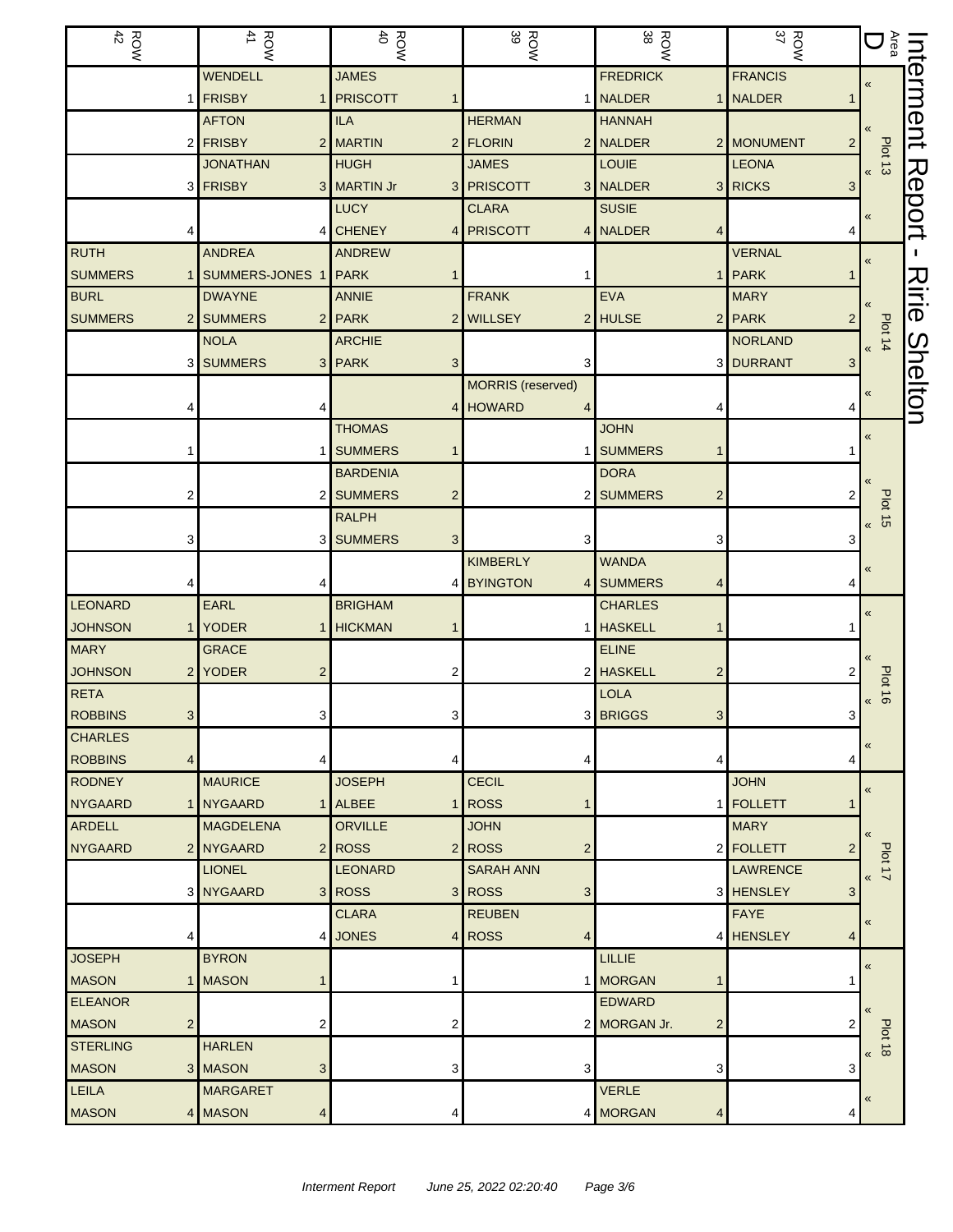| ROW<br>48 | ROW<br>47           | $\frac{ROW}{46}$            | $\frac{ROM}{45}$           | $\frac{R}{44}$                 | $\frac{ROW}{43}$             | 「。」                                                | Jut            |
|-----------|---------------------|-----------------------------|----------------------------|--------------------------------|------------------------------|----------------------------------------------------|----------------|
|           | <b>EVA</b>          | <b>DANIEL</b>               |                            | <b>JAMES</b>                   | <b>DUSTIN</b>                | $\pmb{\langle} \pmb{\langle}$                      | erment         |
|           | <b>WHEELER</b>      | <b>RADFORD</b>              |                            | 1 RADFORD                      | 1 RADFORD                    |                                                    |                |
|           | <b>JESSE</b>        | <b>EVERAL</b>               |                            | <b>MARY JANE</b>               | <b>GLEN</b>                  |                                                    |                |
|           | <b>WHEELER</b>      | 2 RADFORD<br>$\overline{2}$ |                            | 2 RADFORD                      | 2 RADFORD<br>$\overline{2}$  | Plot 1                                             |                |
|           |                     | <b>GEORGE</b>               | <b>RITA</b>                | <b>ILA</b>                     | <b>DORTHA</b>                |                                                    |                |
|           |                     | 3 RADFORD                   | 3 RADFORD                  | 3 RADFORD                      | 3 RADFORD<br>3               |                                                    | Report         |
|           |                     | <b>RETA</b>                 | <b>JOHN</b>                | <b>REX</b>                     | <b>JAMES</b>                 | $\pmb{\ll}$                                        |                |
|           | 4                   | <b>RADFORD</b>              | 4 RADFORD<br>4             | <b>RADFORD</b>                 | 4 RADFORD<br>4               |                                                    |                |
|           | <b>REX</b>          | <b>ISAAC</b>                |                            | <b>DELMAS</b>                  | <b>GEORGE</b>                | «                                                  | L.             |
|           | <b>WHEELER</b><br>1 | <b>CHASE</b>                |                            | 1 RADFORD                      | 1 RADFORD<br>1               |                                                    |                |
|           | <b>KATHERINE</b>    | <b>PRISCILLA</b>            |                            | <b>VIRGINIA</b>                | <b>MARTHA</b>                |                                                    | フラミ            |
|           | <b>WHEELER</b>      | 2 CHASE<br>$\overline{c}$   |                            | 2 RADFORD                      | 2 RADFORD<br>$\overline{2}$  | Plot <sub>2</sub>                                  | ወ              |
|           |                     |                             |                            | <b>MAGGIE</b>                  | <b>JOHN</b>                  | $\pmb{\langle} \pmb{\langle}$                      |                |
|           | 3                   | 3                           |                            | 3 RADFORD                      | 3 RADFORD<br>3 <sup>1</sup>  |                                                    |                |
|           |                     | <b>ANNA</b>                 |                            | <b>PEARL</b>                   |                              | «                                                  | <b>Shelton</b> |
|           |                     | 4 RADFORD<br>4              | 41                         | <b>RADFORD</b><br>4            | 4                            |                                                    |                |
|           | <b>THAYNE</b>       | <b>JOSEPH</b>               |                            | <b>DANIEL</b>                  |                              | $\pmb{\langle} \pmb{\langle}$                      |                |
|           | <b>WHEELER</b>      | 1 NELSON                    | 1                          | <b>RADFORD</b><br>$\mathbf{1}$ | 1                            |                                                    |                |
|           | <b>ARZELLA</b>      | <b>HANNAH</b>               |                            | <b>ADA</b>                     | <b>HELEN</b>                 |                                                    |                |
|           | <b>WHEELER</b>      | 2 NELSON<br>$\overline{c}$  |                            | 2 RADFORD                      | 2 RADFORD<br>2               |                                                    |                |
|           | <b>ROBERT</b>       |                             |                            |                                |                              | Plot <sub>3</sub><br>$\pmb{\langle} \pmb{\langle}$ |                |
|           | <b>WHEELER</b><br>3 | 3                           | 3                          | 3                              | 3                            |                                                    |                |
|           |                     |                             | <b>LAVINA</b>              | <b>RALPH</b>                   |                              | «                                                  |                |
|           | 4                   |                             | 4 BERGEMAN                 | 4 RADFORD<br>4                 | 4                            |                                                    |                |
|           | <b>CLINTON</b>      | <b>JOSEPH</b>               | <b>NELS</b>                | <b>JOHN</b>                    |                              | $\pmb{\langle} \pmb{\langle}$                      |                |
|           | <b>SHEETS</b><br>1  | NEWMAN<br>1 <sup>1</sup>    | <b>NELSON</b>              | <b>WILLIAMS</b><br>$\mathbf 1$ |                              |                                                    |                |
|           | <b>DARLENE</b>      | <b>RUBY</b>                 |                            | <b>MARGARET</b>                | <b>WAYNE</b>                 |                                                    |                |
|           | <b>SHEETS</b>       | 2 NEWMAN<br>2               |                            | 2 WILLIAMS                     | 2 WILLIAMS<br>2              |                                                    |                |
|           |                     |                             |                            | <b>PEARL</b>                   | <b>RENEE</b>                 | Plot 4<br>$\pmb{\langle} \pmb{\langle}$            |                |
|           | 3                   | 3 <sup>1</sup>              |                            | 3 WILLIAMS                     | 3 WILLIAMS<br>3 <sup>1</sup> |                                                    |                |
|           | <b>JOHN</b>         |                             |                            | <b>CLINTON</b>                 | <b>MARVA</b>                 | $\pmb{\langle} \pmb{\langle}$                      |                |
|           | <b>PILCH</b><br>4   | 4                           |                            | 4 WILLIAMS                     | 4 WILLIAMS<br>4              |                                                    |                |
|           | <b>LESTER</b>       | <b>LEE</b>                  | <b>ROBERT</b>              | <b>LEWS</b>                    | <b>ISAIAH</b>                | $\pmb{\langle} \pmb{\langle}$                      |                |
|           | <b>SMITH</b>        | 1   WRIGHT                  | 1 WRIGHT                   | 1 BATES                        | 1 BARKDULL<br>1              |                                                    |                |
|           | <b>CHARLOTTE</b>    | <b>BABY</b>                 | LEAH                       |                                | <b>MARY</b>                  | $\ll$                                              |                |
|           | <b>KEARSLEY</b>     | 2 WRIGHT                    | 2 WRIGHT<br>$\overline{2}$ |                                | 2 BARKDULL<br>$\overline{2}$ |                                                    |                |
|           | <b>SEBRINA</b>      | LEO.                        |                            | <b>EUGENE</b>                  |                              | Plot <sub>5</sub><br>$\pmb{\langle} \pmb{\langle}$ |                |
|           | <b>HODGES</b>       | 3 WRIGHT<br>3               |                            | 3 BARKDULL<br>3 <sup>1</sup>   | 3                            |                                                    |                |
|           | <b>SHIRLEY</b>      |                             |                            | <b>MYRTLE</b>                  | <b>NEPHI</b>                 | «                                                  |                |
|           | <b>HODGES</b><br>4  | 4                           |                            | 4 BARKDULL                     | 4 BATES<br>4                 |                                                    |                |
|           | TERRY L & J.C.      |                             |                            | <b>JOHN</b>                    | <b>SYLVIA</b>                | $\pmb{\ll}$                                        |                |
|           | <b>WEBBER</b>       | 1                           |                            | 1 MORGAN                       | 1 MORGAN<br>1                |                                                    |                |
|           |                     |                             |                            | <b>JOSEPHINE</b>               | LEO                          | $\left\langle \right\rangle$                       |                |
|           | 2                   | 2                           |                            | 2 MORGAN                       | 2 MORGAN<br>2                |                                                    |                |
|           |                     | <b>LAURA</b>                |                            |                                |                              | Plot 6<br>$\pmb{\langle} \pmb{\langle}$            |                |
|           |                     | 3 KILLIAN<br>3              | 3                          | 3                              | 3                            |                                                    |                |
|           |                     | <b>JACOB</b>                |                            |                                |                              | «                                                  |                |
|           |                     | 4 KILLIAN<br>4              |                            | 4                              | 4                            |                                                    |                |
|           |                     |                             |                            |                                |                              |                                                    |                |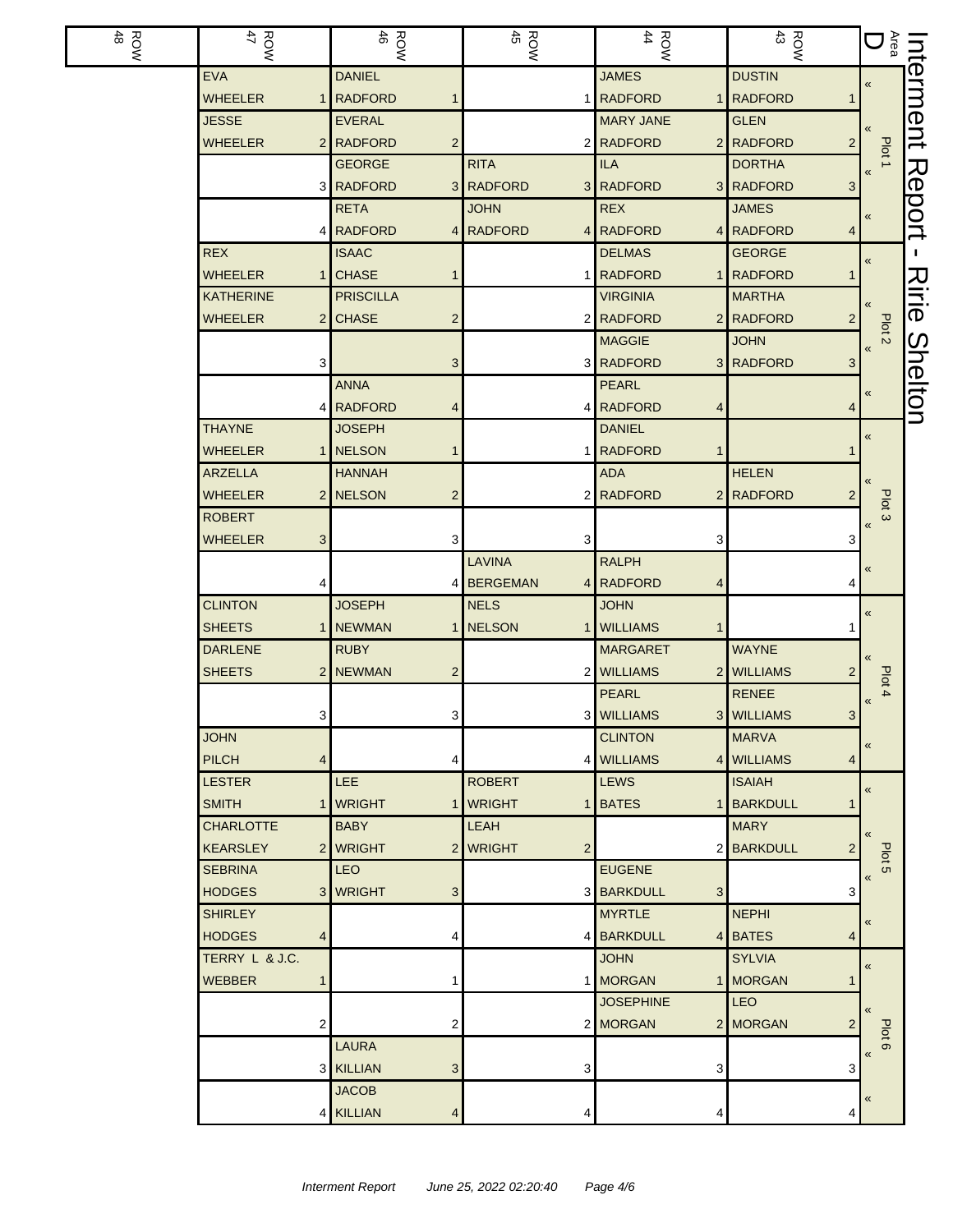| ROW<br>48 | ROW<br>47                                 | <b>ROW</b>                | <b>ROW</b>                      | ROW<br>44                 | ROW<br>43                 | <b>こうしょう こうきょう こうきょう こうきょう しょうきょう こうきょう こうきょう</b> | hterment       |
|-----------|-------------------------------------------|---------------------------|---------------------------------|---------------------------|---------------------------|---------------------------------------------------|----------------|
|           |                                           | <b>JOHN</b>               | <b>RALPH</b>                    | <b>JOHN</b>               | <b>WILLARD</b>            | $\pmb{\ll}$                                       |                |
|           |                                           | 1 MOORE<br>1              | <b>MOORE</b>                    | 1 MOORE                   | 1 MOORE<br>$\mathbf 1$    |                                                   |                |
|           | <b>CARLA</b>                              | <b>ANNIE</b>              | <b>FLORENCE</b>                 | <b>VIOLET</b>             | <b>EDRIS</b>              |                                                   |                |
|           | <b>MOORE</b>                              | 2 MOORE<br>2 <sup>1</sup> | <b>MOORE</b>                    | 2 MOORE                   | 2 MOORE<br>$\overline{2}$ | Plot 7                                            |                |
|           |                                           | <b>JOSEPH</b>             | <b>JAMES</b>                    | <b>ERNEST</b>             | <b>STANLEY</b>            | $\pmb{\langle} \pmb{\langle}$                     |                |
|           |                                           | 3 MOORE                   | 3 MOORE                         | 3 MOORE                   | 3 MOORE<br>3 <sup>1</sup> |                                                   | Report         |
|           |                                           | <b>LEORA</b>              | <b>FLORENCE</b>                 | <b>CLARA</b>              | <b>CONNAR</b>             | «                                                 |                |
|           |                                           | 4 YORGENSEN<br>4          | <b>MOORE</b>                    | 4 MOORE                   | 4 MOORE<br>$\overline{4}$ |                                                   |                |
|           | <b>THOMAS</b>                             | <b>GEORGE</b>             | <b>RULON</b>                    | WESLEY                    | <b>DELCIA</b>             | $\pmb{\ll}$                                       | л.             |
|           | <b>FURNANDIZ</b>                          | 1 MOORE                   | <b>JOHNSON</b>                  | 1 MOORE                   | 1 MOORE<br>$\mathbf 1$    |                                                   |                |
|           | <b>SUSAN</b>                              | <b>NORA</b>               | <b>NORA</b>                     | <b>ALICE</b>              |                           |                                                   | Ririe          |
|           | <b>FURNANDIZ</b>                          | 2 MOORE<br>2              | <b>JOHNSON</b>                  | 2 MOORE<br>$\overline{2}$ | 2 <sub>2</sub>            | Plot 8                                            |                |
|           | <b>MAX</b>                                | <b>BABY</b>               |                                 |                           | LYNN T (Reserved)         |                                                   |                |
|           | <b>FURNANDIZ</b>                          | 3 JOHNSON<br>3            |                                 | 3 UNUSABLE LOT            | 3 CASPER<br>3             |                                                   |                |
|           |                                           | <b>JOHN</b>               |                                 |                           | DONNA (Reserved)          | $\pmb{\langle} \pmb{\langle}$                     |                |
|           |                                           | 4 MOORE<br>4              |                                 | 4 UNUSABLE LOT            | 4 CASPER<br>4             |                                                   | <b>Shelton</b> |
|           | <b>GEORGE</b>                             | <b>WILLIS</b>             |                                 | <b>SAMUEL</b>             |                           | «                                                 |                |
|           | <b>CROMWELL</b>                           | 1 MOORE                   |                                 | 1 RICHARDS<br>$\mathbf 1$ | 1                         |                                                   |                |
|           | <b>PEARL</b>                              | <b>VERENNA</b>            |                                 |                           |                           |                                                   |                |
|           | <b>CROMWELL</b>                           | 2 MOORE<br>$\overline{c}$ | 2                               | 2                         | 2                         | Plot <sub>9</sub>                                 |                |
|           | <b>HENRY</b>                              |                           |                                 |                           |                           | $\langle \langle$                                 |                |
|           | <b>CROMWELL</b><br>3                      | 3                         | 3                               | 3                         | 3                         |                                                   |                |
|           |                                           |                           |                                 |                           |                           | $\ll$                                             |                |
|           | 4                                         |                           | 4                               | 4                         | 4                         |                                                   |                |
|           | <b>CLARENCE</b>                           |                           | <b>JAMES</b>                    | <b>GEORGE</b>             | <b>GEORGE</b>             | «                                                 |                |
|           | <b>ROSS</b><br>$\mathbf{1}$<br><b>DON</b> | 1                         | <b>ROSS</b><br><b>CHRISTINE</b> | 1 MCKINNEY<br><b>MARY</b> | $1$ ELLIS<br>$\mathbf 1$  |                                                   |                |
|           | <b>HOLVERSON</b>                          |                           | $2$ ROSS                        | 2 MCKINNEY                |                           |                                                   |                |
|           | $\overline{c}$<br><b>VIRGIE</b>           | <b>EMMA</b>               | <b>ALFRED</b>                   | $\overline{2}$            | 2                         | Plot                                              |                |
|           | <b>HOLVERSON</b>                          | 3 CHRISTENSEN             | 3 ROSS<br>3 <sup>2</sup>        | 3 <sup>1</sup>            | 3 <sup>1</sup>            | $\vec{o}$<br>$\pmb{\kappa}$                       |                |
|           |                                           | <b>JAMES</b>              | <b>DALLAS</b>                   |                           |                           |                                                   |                |
|           |                                           | 4 ROSS<br>4               | <b>ROSS</b><br>4                | 4                         | 4                         | $\pmb{\langle} \pmb{\langle}$                     |                |
|           | <b>HOWARD</b>                             |                           | <b>BIRTLEY</b>                  |                           |                           |                                                   |                |
|           | <b>SHAFFER</b><br>$\mathbf{1}$            | 1                         | <b>ROSS</b>                     | -1                        | 1                         | «                                                 |                |
|           | <b>VERA</b>                               |                           |                                 |                           |                           |                                                   |                |
|           | <b>SHAFFER</b><br>$\overline{c}$          | 2                         | 2                               | 2                         | 2                         |                                                   |                |
|           |                                           |                           |                                 |                           |                           | Plot 11                                           |                |
|           | 3                                         | 3                         | 3                               | 3                         | 3                         | $\alpha$                                          |                |
|           |                                           |                           |                                 |                           | <b>MARTHA</b>             | $\ll$                                             |                |
|           | 4                                         | 4                         | 4                               |                           | 4 ROSS<br>4               |                                                   |                |
|           |                                           |                           | <b>CHARLES</b>                  |                           |                           | «                                                 |                |
|           | 1                                         | 1                         | <b>WORKMAN</b><br>1             | 1                         | 1                         |                                                   |                |
|           |                                           |                           |                                 |                           |                           | $\alpha$                                          |                |
|           | $\overline{c}$                            | 2                         | 2                               | $\overline{c}$            | 2                         |                                                   |                |
|           |                                           | <b>LYDIA</b>              |                                 |                           |                           | <b>Plot 12</b><br>$\overline{\mathbf{K}}$         |                |
|           |                                           | 3 HADDON<br>3             | 3                               | 3                         | 3                         |                                                   |                |
|           |                                           | <b>JOHN</b>               |                                 |                           |                           | «                                                 |                |
|           |                                           | 4 HADDON<br>Δ             |                                 | 4                         | 4                         |                                                   |                |
|           |                                           |                           |                                 |                           |                           |                                                   |                |